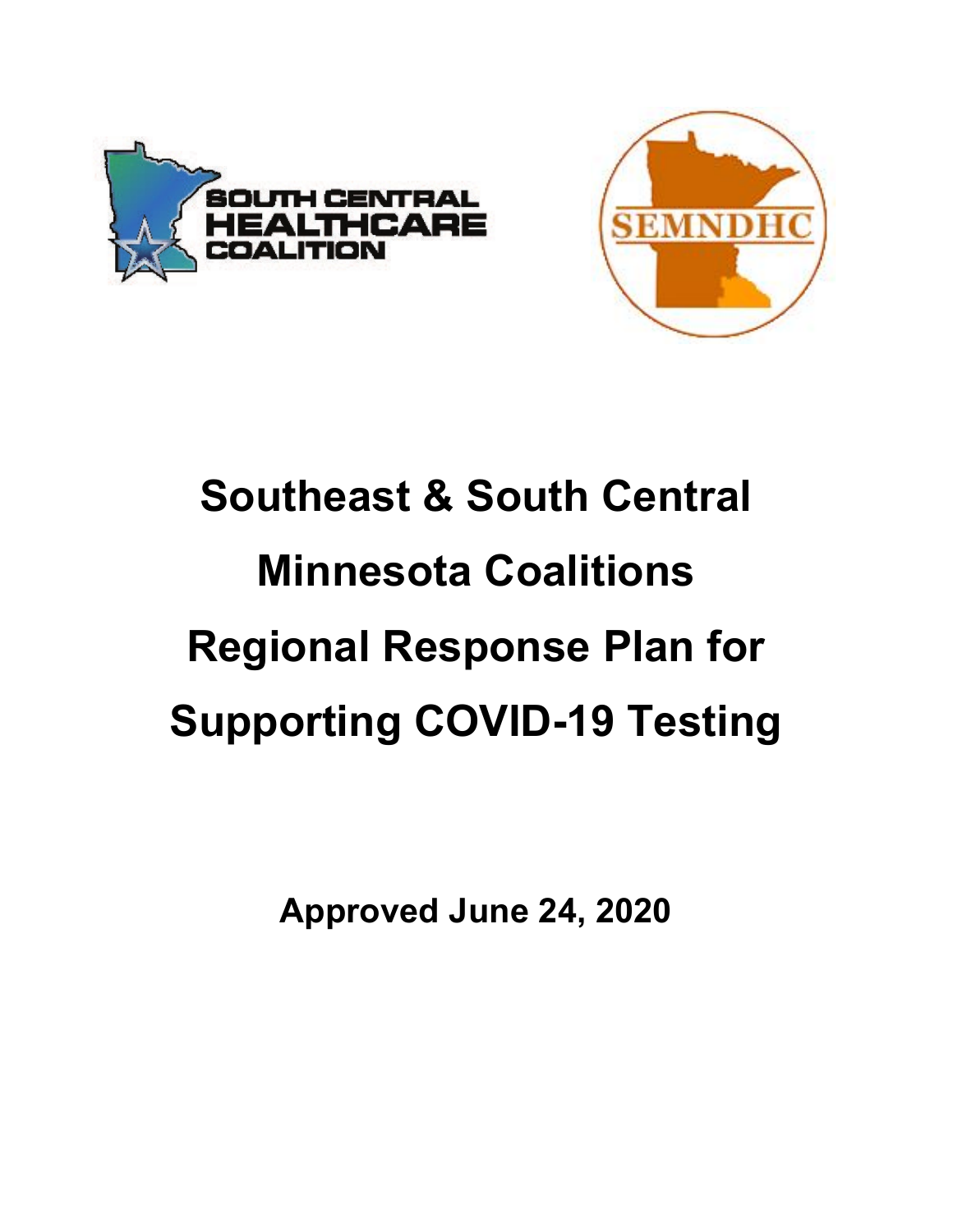## **Table of Contents**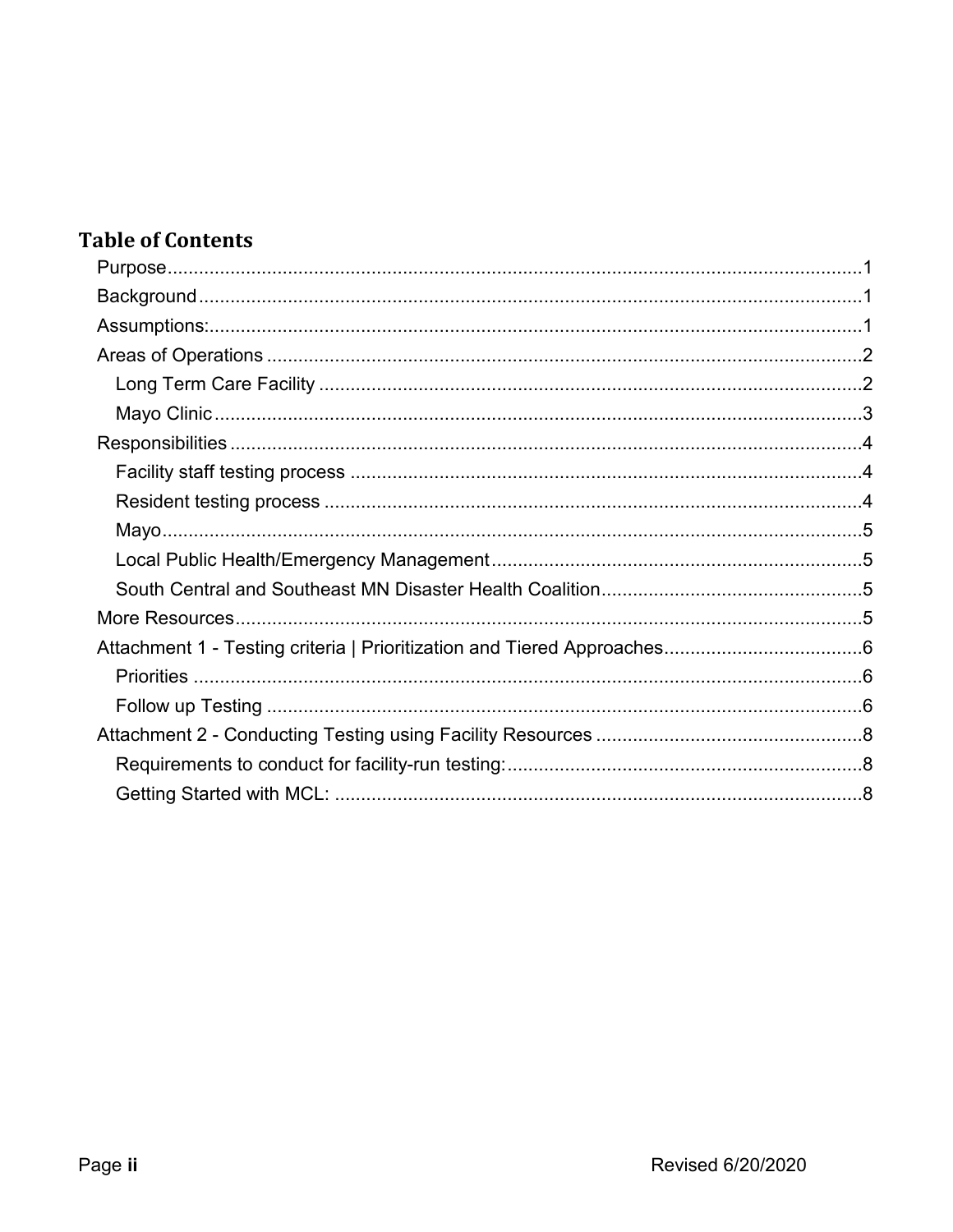## **Southeast & South Central Minnesota Coalitions Regional Response Plan for Supporting COVID Testing**

## <span id="page-2-0"></span>**Purpose**

Through collaboration, the purpose of this plan is to increase the availability of testing for long term care facilities that want to test their residents and staff.

## <span id="page-2-1"></span>**Background**

Nursing home populations are at high risk for infection, serious illness, and death from COVID-19. Reverse transcription polymerase chain reaction (RT-PCR) testing (referred to here as testing or test) for SARS-CoV-2 infection among residents and healthcare personnel (LTC staff) in long term care facilities has become a priority to help inform prevention and control in the facility. LTC staff include, but are not limited to, emergency medical service personnel, nurses, nursing assistants, physicians, technicians, therapists, phlebotomists, pharmacists, students and trainees, contractual staff not employed by the healthcare facility, and persons not directly involved in patient care but who could be exposed to infectious agents that can be transmitted in the healthcare setting (e.g., clerical, dietary, environmental services, laundry, security, engineering and facilities management, administrative, billing, and volunteer personnel).

On May 7, 2020 Governor Walz announced his 5-Point Battle Plan for Protecting Minnesota's Long-Term Care Residents, Workers to provide more robust support to the state's long-term care (LTC) facilities. The 5-Point Battle Plan includes expanded testing for residents and workers in long-term care facilities; as well as testing support and troubleshooting to clear barriers. The Governors' plan also addresses the need to support staffing, training and supplies for LTCs. The support for LTCs in these areas is addressed in two other response plans. (Contact the coalition to get a copy of these plans.)

Prior to testing, LTC facilities need to ensure that there are continuity of care plans that allow residents to safely stay in place if there are positive COVID cases in the facility. Cohorting or isolation protocols should be developed. Additionally, LTCs should to have continuity plans that ensure adequate staff and supplies of PPE through conservation measures and advance planning. Additionally LTC facilities need to train their staff on what PPE is appropriate for a given situation to protect them and how to correctly don and doff the equipment as well as infection prevention and control procedures.

For more details about MDH Testing recommendations, see [https://www.health.state.mn.us/diseases/coronavirus/hcp/ltctestrec.pdf.](https://www.health.state.mn.us/diseases/coronavirus/hcp/ltctestrec.pdf)

## <span id="page-2-2"></span>**Assumptions:**

Point Prevalence Survey (PPS) is a facility level testing of all residents and staff to establish a snapshot of COVID 19 status. Typically this is performed in facilities with known active cases, usually completed within 48 hour window, and repeated weekly to enable cohorting of populations within the facility until transmission is stopped. This can be used as surveillance screening in facilities with no known cases. (See [Attachment 1](#page-7-0) for more details on priorities for testing.)

Testing will be conducted *in addition to* existing infection prevention and control measures recommended by CDC/MDH, including visitor restriction, cessation of communal dining and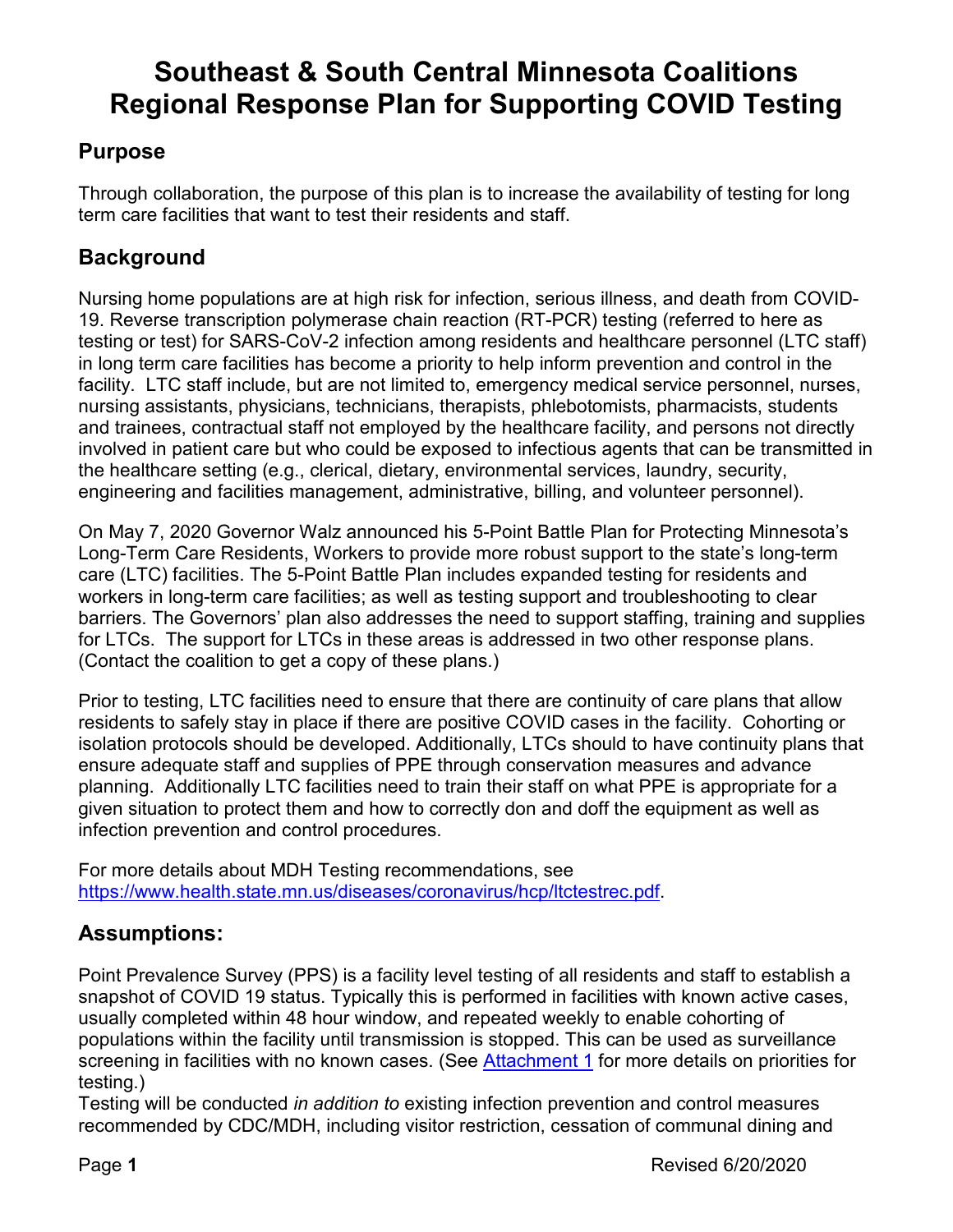Testing will not replace contact tracing risk assessment determinations for individuals.

Those who are determined to need exclusion from work or isolation precautions on the basis of contact tracing will not be released from that status on the basis of a negative test.

Testing can be used to determine contingency staffing approaches in collaboration with local public health.

Testing should result in specific Infection prevention and control actions. For example:

- o Cohorting residents to separate those with SARS-CoV-2 infection from those without detectable SARS-CoV-2 infection at the time of testing to reduce the opportunity for further transmission.
- o Identifying LTC staff with SARS-CoV-2 infection for work exclusion.
- o Determining the SARS-CoV-2 burden across different units or facilities and allocating resources.

### <span id="page-3-0"></span>**Areas of Operations**

The Governor's Battle Plan issued new guidance on testing, screening and monitoring, with requirements for long-term care facilities to:

- Institute consistent "active screening" practices for residents and staff
- Expand testing to all symptomatic residents & staff, as well as facility-wide testing when a case is confirmed or when multiple people develop symptoms
- Continue routine testing of residents/staff meeting specific risk criteria
- Amplify, expand and accelerate work on facilities' action plans for COVID-19 cases among residents or staff, including steps for dealing with many cases
- Continue to ensure staff are trained on proper use of masks and other protective equipment

#### <span id="page-3-1"></span>**Long Term Care Facility**

The LTC facility will remain in charge of their respective facilities at all times including decisions to accept / deny recommended assistance options, and next steps their facilities will take. When a LTC facility decides that testing should be done, the MDH testing RedCap survey will be completed. [\(https://redcap.health.state.mn.us/redcap/surveys/?s=FXNEEE7PXX\)](https://redcap.health.state.mn.us/redcap/surveys/?s=FXNEEE7PXX)

*Note: Save your return code provided in the survey upon submission for future use. Once your testing is completed you should re-open the survey to update the results. Additionally, if there are changes to your answers you can use this code to open the survey and make changes. For example, if you decide to do your own testing after you requested a mobile team.*

If the facility is testing in-house already and has coordinated to bring in an external partner to conduct testing, the facility can indicate this. The purpose of completing the survey under this situation is to provide MDH and the Coalition situational awareness of the testing. [Attachment 2](#page-9-0) provides a process to facilitate this in-house testing. If the facility needs testing supplies or a mobile testing team to come to assist with the testing, this can be indicated in this survey.

The information needed to completing survey include: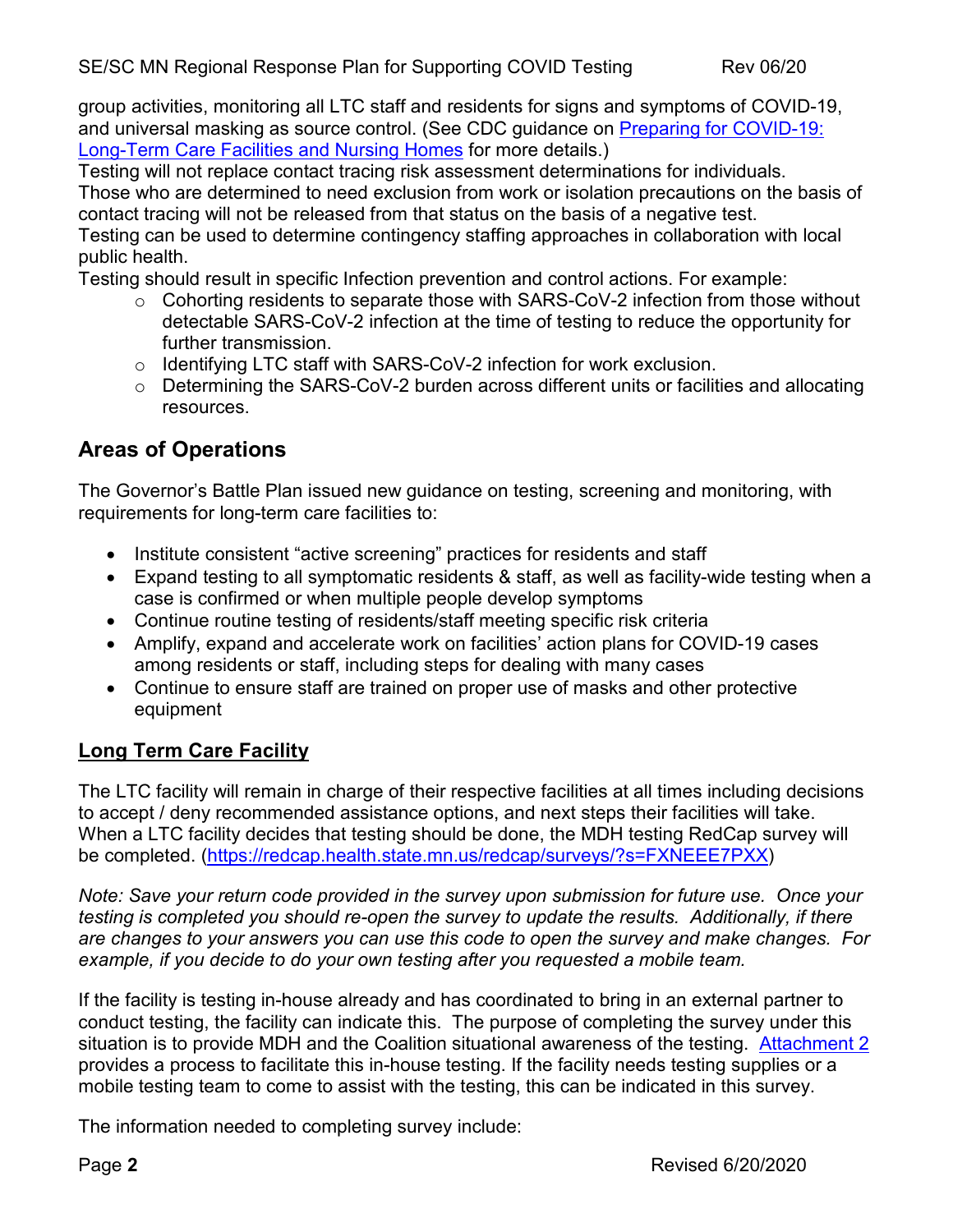- o Requested Date for Testing
- o Number of residents and staff at facility
- o Number of symptomatic residents and staff
- o Number of tests being requested for residents and staff
- o Facility License ID and address
- o Health System affiliation and % of residents

The facility should inform local public health of their desire for testing so that planning can be coordinated with other facilities in the area. Local Public Health can also assist with continuity planning.

Prior to testing, the facility should ensure that continuity of operation plans (especially for staff shortages) are in place. Since CDC recommends LTC staff with COVID-19 be excluded from work, facility leadership should have a plan for meeting staffing needs to provide safe care to residents while infected LTC staff are excluded from work. Additionally the facility should have plans for to cohort positive residents where possible. (Your regional healthcare coalition has plans and templates that can assist with this.)

Resource: CDC guidance on **Strategies to Mitigate Healthcare Personnel Staffing** [Shortages](https://www.cdc.gov/coronavirus/2019-ncov/hcp/mitigating-staff-shortages.html) for additional considerations.

Targeted point of care testing may be an option for some facilities, and limit the number of individuals who need to be tested. Collaboration among local and state public health, LTC facility leaders and medical directors is advised when taking this approach.

#### <span id="page-4-0"></span>**Mayo Clinic**

Mayo Clinic will coordinate testing for those sites that request assistance in the Southeast and South Central regions of the state. Mayo Clinic will reach out to the requesting facility to determine the best dates for testing and to provide details on the process. The preferred method for testing will be on-site testing for residents and off-site testing for facility staff. Decisions about the testing approach to use will be made in collaboration with the facility's leadership, MDH, and local public health agencies as appropriate.

Mayo Clinic will develop a regional testing schedule and prioritize testing based on notification from partners as follows:

- 1. Prioritization by MDH
- 2. Prioritization by Local Public Health, and
- 3. Submission of a request by a LTC facility in the MDH testing survey.

*Note: Further prioritization will be done as noted in [Attachment 1 -Testing Criteria |](#page-7-0) [Prioritization and Tiered Approaches.](#page-7-0)*

This schedule will be shared as a whole with the MN State Emergency Operations Center and the Regional Healthcare Preparedness Coordinators for the Southeast and South Central region coalitions.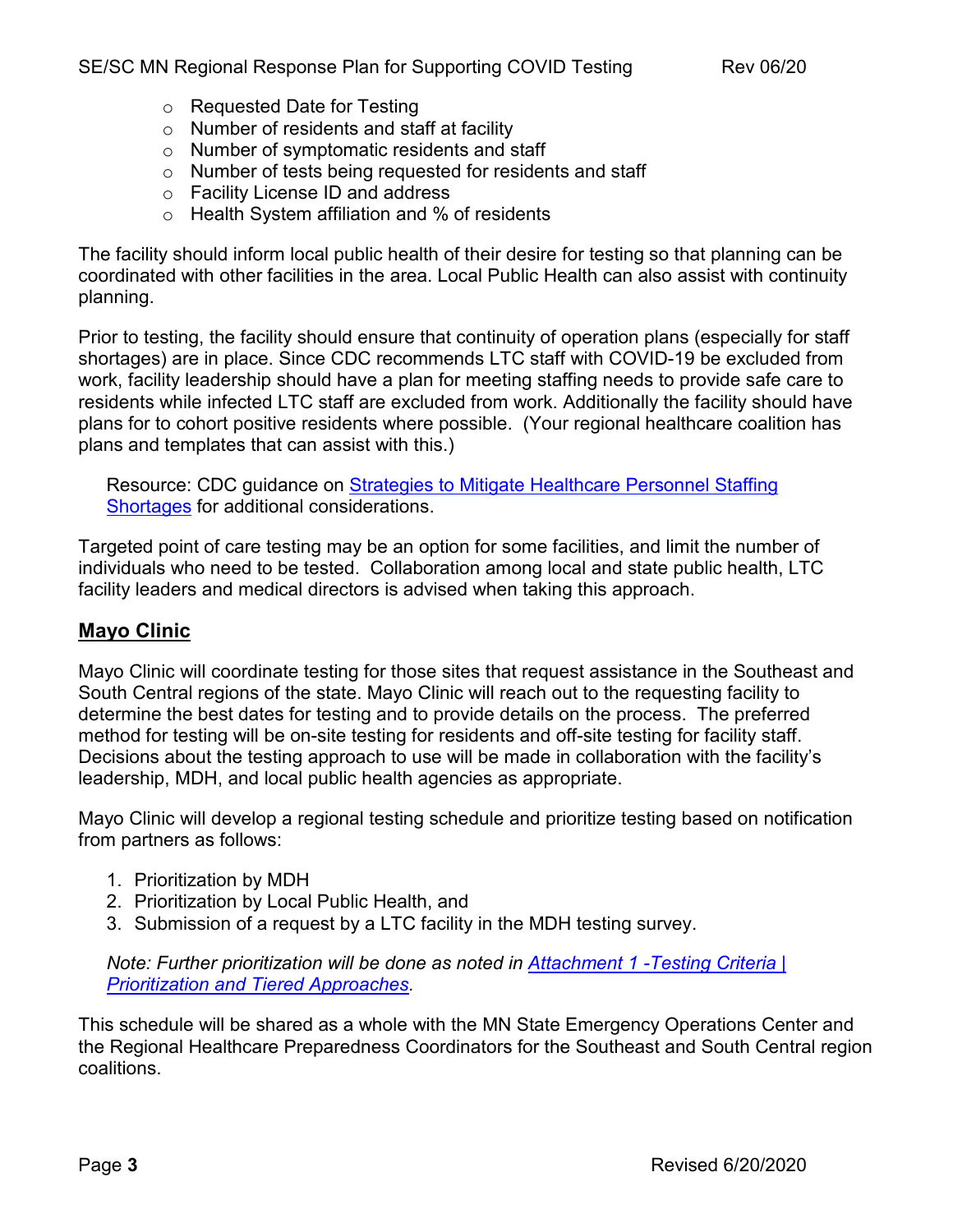#### <span id="page-5-0"></span>**Responsibilities**

#### <span id="page-5-1"></span>**Facility staff testing process**

Facility staff testing is subject to MDH standards and MN statutes pertaining to facility employers and employees.

Facility will:

- Obtain consent from employees using form provided by MDH (facility to receive results) <https://www.health.state.mn.us/diseases/coronavirus/hcp/ltctesting.html>
- Provide pre-registration form to staff which will be collected on testing day and accompanies specimen (MDH form) <https://www.health.state.mn.us/diseases/coronavirus/hcp/ltctesting.html>
- Coordinate with the selected testing entity to make an appointment date for testing and share the list of staff who have agreed to be tested. Testing access will be dependent on prioritization and resource availability.
- Inform employees (including other care providers, e.g. therapy, dietary) of reasons/need for testing, the process the testing frequency and the testing dates.
- Maintain a list of who was tested and who was not tested and why.
	- $\circ$  When there are positive results, share this information with county public health and MDH (through case manager if one is assigned) for contract tracing and further guidance.
	- $\circ$  Coordinate follow up testing with Mayo Clinic (7 and 14 day follow ups are advised).

Mayo Clinic will:

- Test staff at the facility and collect pre-registration form to accompany specimen.
- Provide the facility a listing of results for those employees.

#### <span id="page-5-2"></span>**Resident testing process**

Facility will:

- Obtain consent from residents/families per facility policy and inform them of testing and frequency.
- Complete pre-registration form for residents which will be collected on testing day and accompanies specimen (MDH form) <https://www.health.state.mn.us/diseases/coronavirus/hcp/ltctesting.html>
- Contact Mayo Clinic to arrange testing dates.
- Provide list of residents to be tested.
- Evaluate your facility floor plans and work flows to determine the best testing process possible.
- Track residents tested, those who were not tested and reason, and results for each resident
- Share positive results with the local county public health and MDH for contract tracing and further guidance.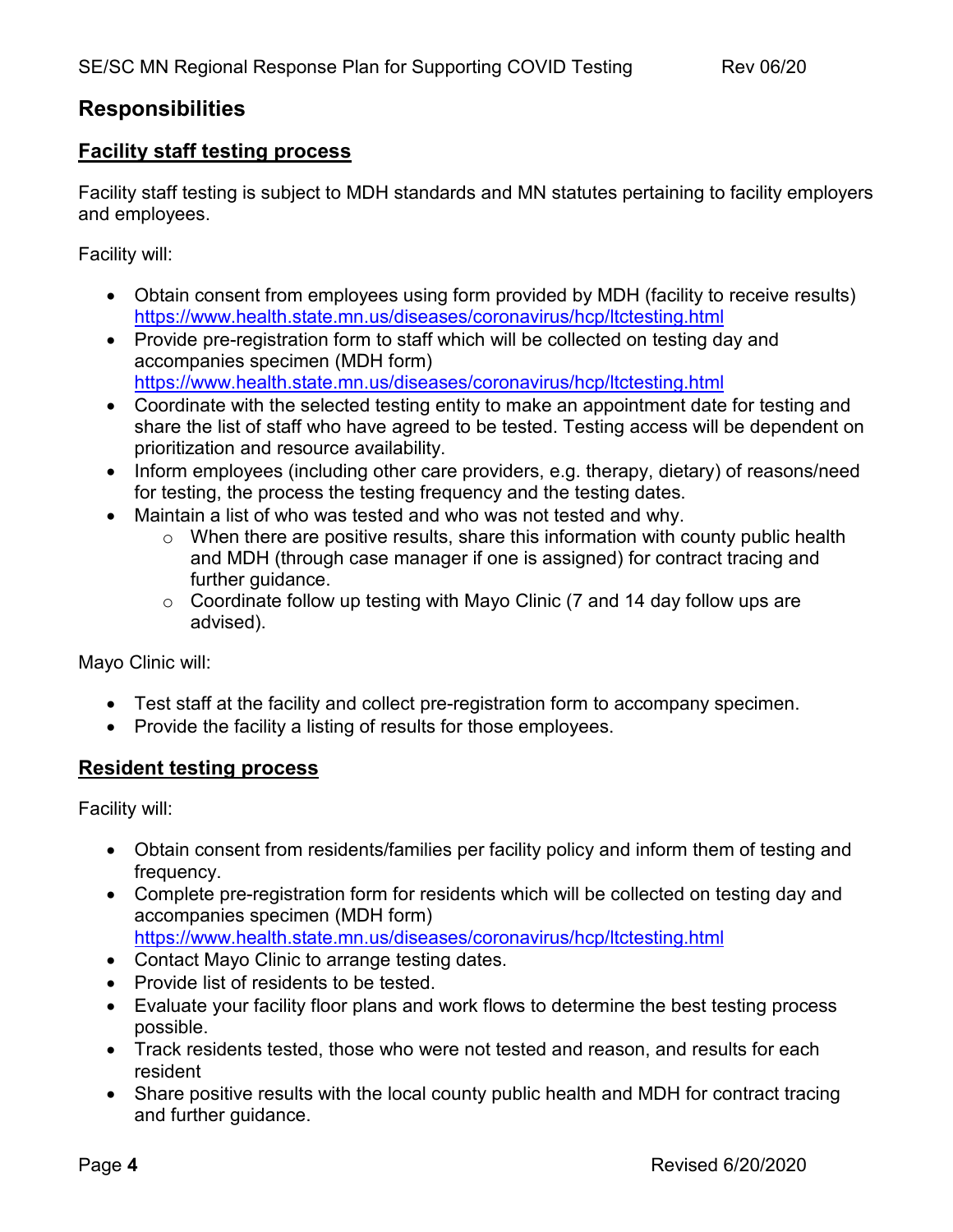- Map the location of positive patients and isolation time lines in coordination with public health authorities.
- Coordinate follow up testing.

<span id="page-6-0"></span>Mayo Clinic will:

- Coordinate with the facility the following options:
	- o Train facility staff to collect and submission of tests to Mayo labs.
	- o Provide mobile testing options to local facilities where possible.
- If Mayo Clinic's mobile testing team is the best option, coordinate a time and date for the team to come to the facility. Provide the facility with the process and paperwork needed to complete the testing.
- Make results available to ordering provider and patients via the agreed upon process.
- Notify the Facility of positive results.

For further guidance, see CDC guidance on [RT-PCR testing and specimen collection.](https://www.cdc.gov/coronavirus/2019-nCoV/lab/index.html)

#### <span id="page-6-1"></span>**Local Public Health/Emergency Management**

Local Public Health in coordination with City / County EM will coordinate planning and training support for local LTC facilities within their respective jurisdictional boundaries. Local Public Health will be informed by the facility and the coalition when a facility wants testing. They will be a conduit for public health-related assistance as well as other assistance they are able to provide.

#### <span id="page-6-2"></span>**South Central and Southeast MN Disaster Health Coalition**

SEMN and SCMN DHC will share the testing schedule with appropriate partners and will coordinate assistance that is needed but can't be provided by local resources or Mayo Clinic including coordination with state assets.

#### <span id="page-6-3"></span>**More Resources**

- [MDH Long-term Care Testing Website](https://www.health.state.mn.us/diseases/coronavirus/hcp/ltctesting.html)
- [Planning and Preparedness Checklist for Testing at Your Facility by a State Mobile Team](https://www.health.state.mn.us/diseases/coronavirus/hcp/ltctestlist.pdf)  [\(PDF\)](https://www.health.state.mn.us/diseases/coronavirus/hcp/ltctestlist.pdf)
- **[MDH General Testing Website](https://www.health.state.mn.us/diseases/coronavirus/hcp/eval.html)**
- [Responding to COVID-19 in Nursing Homes](https://www.cdc.gov/coronavirus/2019-ncov/hcp/nursing-homes-responding.html)
- Infection Prevention and Control Recommendations for Patients with Suspected or [Confirmed COVID-19 in Healthcare Settings](https://www.cdc.gov/coronavirus/2019-ncov/hcp/infection-control-recommendations.html)
- [Additional Infection Control Guidance for Nursing Homes and Long-Term Care Settings](https://www.cdc.gov/coronavirus/2019-ncov/hcp/long-term-care.html)
- [Nursing Home and Long-Term Care Facility Checklist](https://www.cdc.gov/coronavirus/2019-ncov/hcp/long-term-care-checklist.html)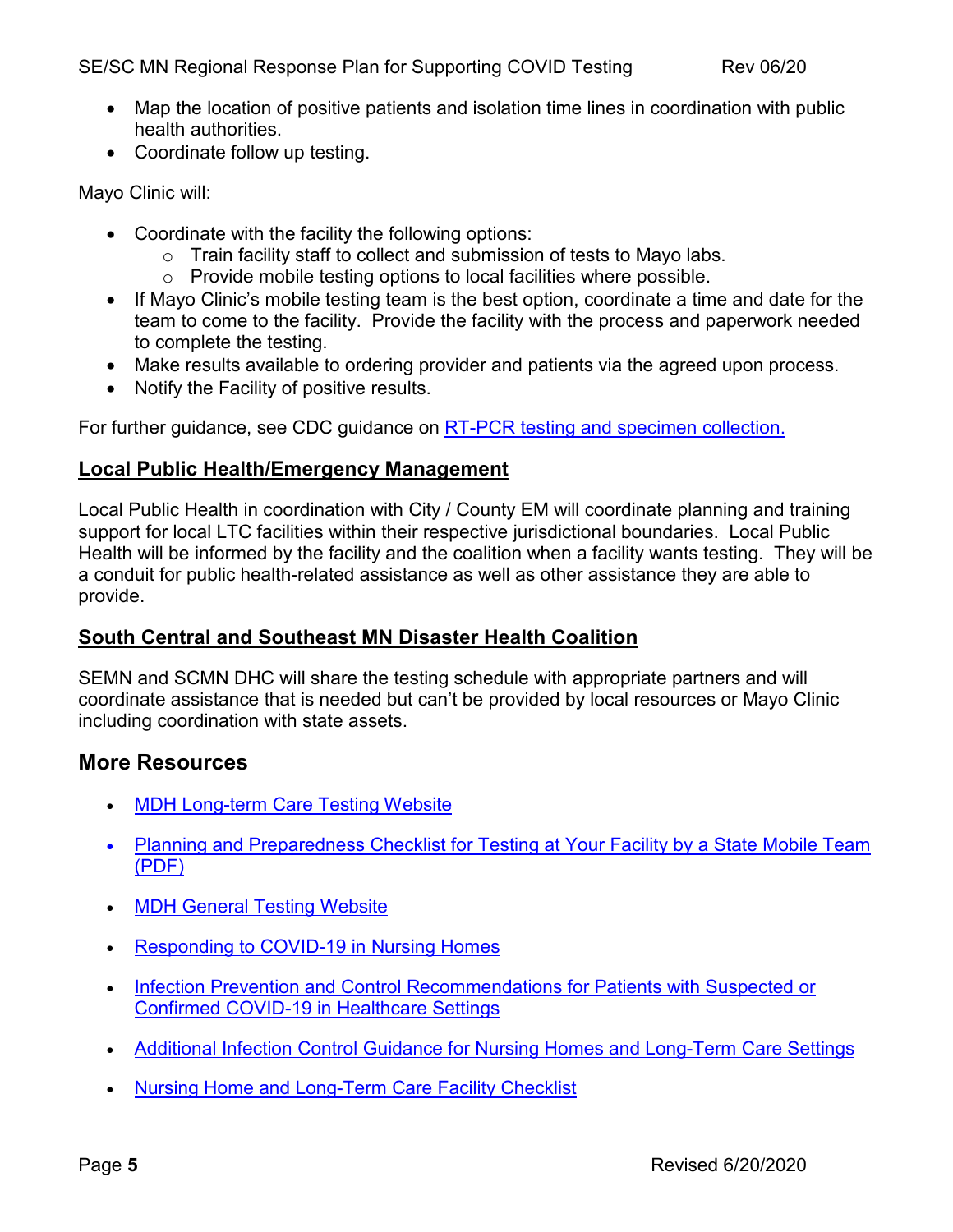## <span id="page-7-0"></span>**Attachment 1 - Testing criteria | Prioritization and Tiered Approaches**

Early experience from LTCs with COVID-19 cases suggests that when residents with COVID-19 are identified, there are often asymptomatic residents with SARS-CoV-2 present as well. Depending on the risk assessment done through contact tracing two approaches may be used to attempt to mitigate spread of disease in the LTC. These are whole facility testing and tiered testing.

**Whole facility testing** is most appropriate when there has been spread across the facility for some time, where contact tracing cannot easily identify a high risk cohort for tiered testing and represents the most rapid strategy to interrupt spread. Testing of all residents in the facility can identify infected residents who can be cohorted on a pre-specified unit or transferred to a COVID-specific facility. If undertaking facility-wide testing, facility leadership should be prepared for the potential to identify multiple asymptomatic residents and staff with SARS-CoV-2 infection and make plans to exclude staff from work and isolate and cohort residents.

**Tiered testing** is most appropriate where likely exposure can be identified, and where the potential exposure is identified rapidly (first case in a facility). Similar to whole facility testing, all staff and residents in the risk cohort (unit, floor, wing etc.) are tested including contract staff. If positive cases are identified, further testing outside of the cohort may be indicated. Facility leadership should be prepared for the potential to identify multiple asymptomatic residents and staff with SARS-CoV-2 infection and make plans to exclude staff from work and isolate and cohort residents.

**Testing frequency** The general recommendation for PPS testing is that testing should continue every seven days until two consecutive weeks at a facility return negative results or until directed to stop testing by public health authorities.

#### <span id="page-7-1"></span>**Priorities**

- 1) Point Prevalence Survey (PPS) Testing for facilities with:
	- 1) Known positive cases in staff or residents or
	- 2) Facilities in high risk area e.g. located near another facility with an outbreak or share staff with positive facilities
- 2) PPS Testing as Surveillance Screening of LTC facility without known disease. Under this priority Large facilities e.g. > 100 beds, in high prevalence counties would have a higher priority for testing.
- 3) Other Facility request to enroll in weekly staff testing
- 4) Non-specific one time facility request for testing staff and/or residents This approach is currently low priority in the region but could become more standard as we move toward a surveillance approach such as noted in number 2 above. For example, before initiating a weekly employee surveillance program and opening to visitors facilities might undertake a PPS to assure the facility does not have circulating disease.

#### <span id="page-7-2"></span>**Follow up Testing**

Repeat testing will be warranted in certain circumstances. After initial testing has been performed for residents and LTC staff (baseline) and the results have been used to implement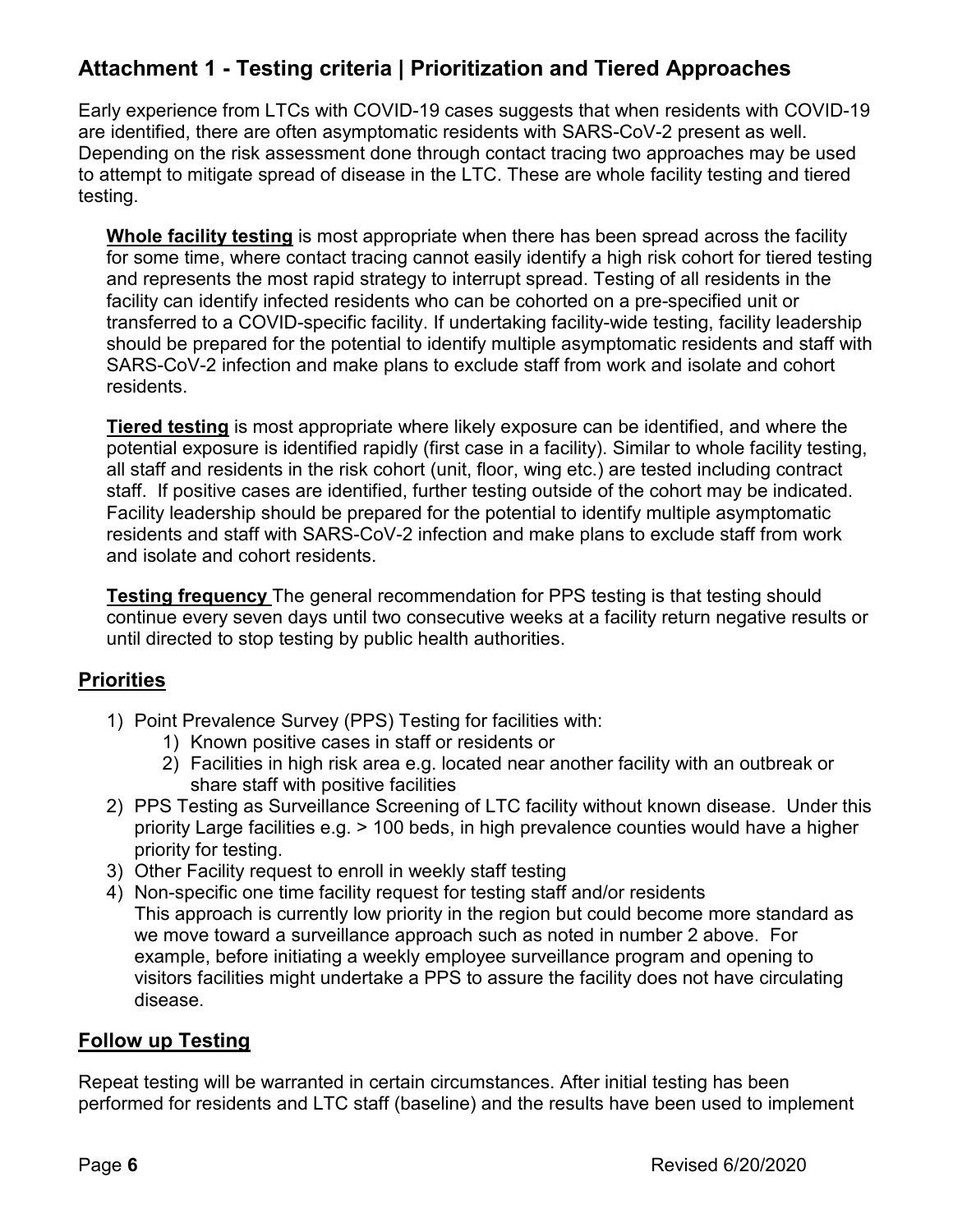resident cohorting and LTC staff work exclusions, LTCs should consider retesting under the following circumstances:

Retesting of residents

- Retest any resident who develops symptoms consistent with COVID-19.
- During point prevalence testing, retest all residents weekly who previously tested negative to detect those with newly developed infection until all test negative for two weekly cycles or until advised testing may be discontinued by public health authorities.
- Use retesting to inform decisions about when residents with COVID-19 can be moved out of COVID-19 wards. See CDC guidance on [Discontinuation of Transmission-](https://www.cdc.gov/coronavirus/2019-ncov/hcp/disposition-hospitalized-patients.html)[Based Precautions and Disposition of Patients with COVID-19 in Healthcare](https://www.cdc.gov/coronavirus/2019-ncov/hcp/disposition-hospitalized-patients.html)  [Settings](https://www.cdc.gov/coronavirus/2019-ncov/hcp/disposition-hospitalized-patients.html) for additional information.

Retesting of LTC staff

- Retest any LTC staff who develop symptoms consistent with COVID-19.
- During point prevalence testing, retest all staff weekly who previously tested negative to detect those with newly developed infection until all test negative for two weekly cycles or until advised testing may be discontinued by public health authorities.
- Retest to inform decisions about when LTC staff with COVID-19 can return to work. See CDC guidance on [Return to Work for Healthcare Personnel with Confirmed or](https://www.cdc.gov/coronavirus/2019-ncov/hcp/return-to-work.html)  [Suspected COVID-19](https://www.cdc.gov/coronavirus/2019-ncov/hcp/return-to-work.html) for additional details.
- Consider implementing a staff surveillance system testing all staff weekly, or If testing capacity is limited consider retesting LTC staff who are known to work at other healthcare facilities with cases of COVID-19.